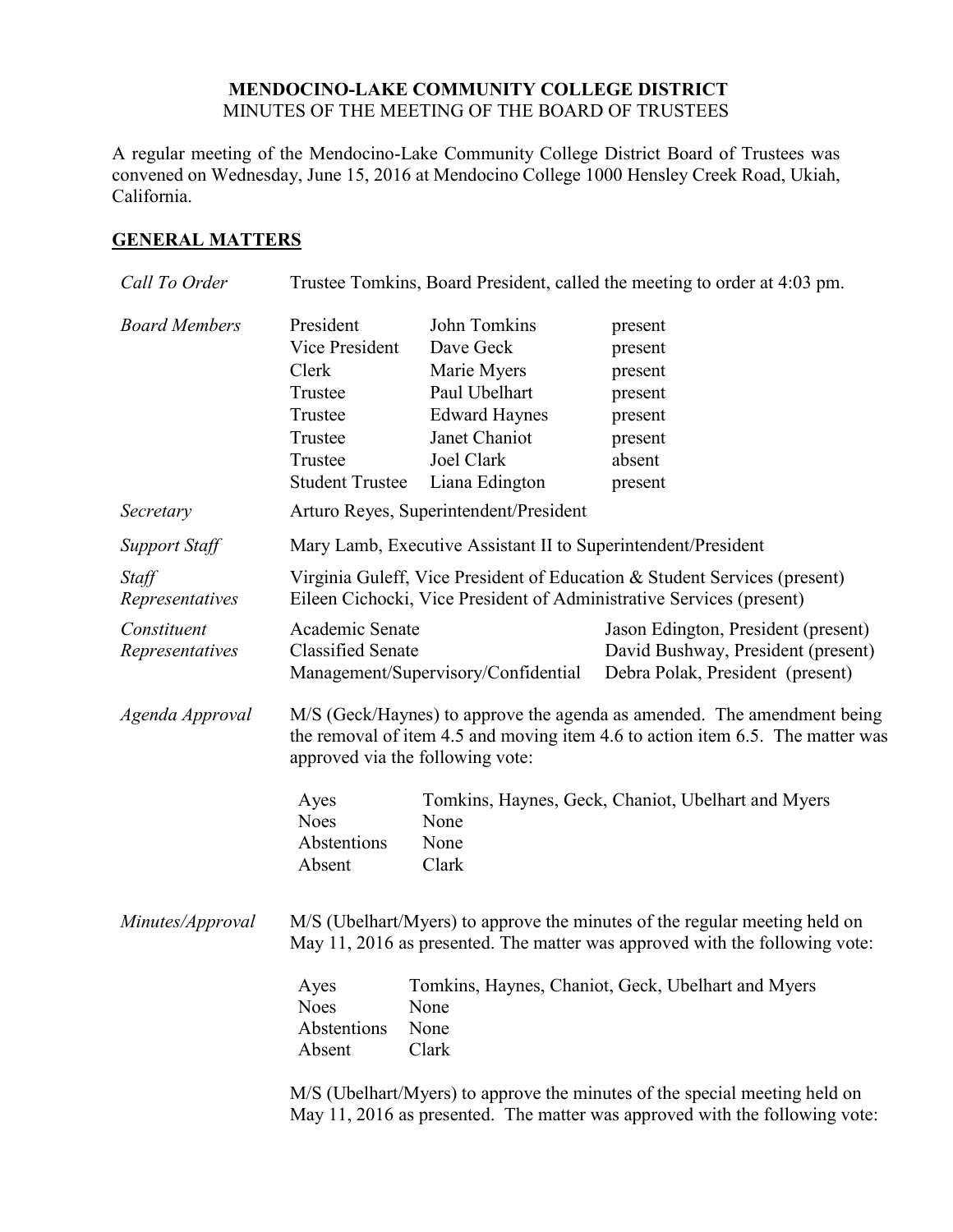| Ayes             | Tomkins, Haynes, Chaniot, Geck, Ubelhart and Myers |
|------------------|----------------------------------------------------|
| Noes             | <b>None</b>                                        |
| Abstentions None |                                                    |
| Absent           | Clark                                              |

M/S (Ubelhart/Chaniot) to approve the minutes of the special meeting held on May 25, 2016 as presented. The matter was approved with the following vote:

| Ayes             | Tomkins, Haynes, Chaniot, Geck, Ubelhart and Myers |
|------------------|----------------------------------------------------|
| <b>Noes</b>      | None                                               |
| Abstentions None |                                                    |
| Absent           | Clark                                              |

## **CLOSED SESSION**

The Board adjourned to Closed Session at 4:10 PM. Board President Tomkins announced the board will only be discussing items 2.1 and 2.4 during closed session.

### **OPEN SESSION**

*Report of Action Taken in Closed Session* The Board returned to open session at 5:50 PM with Board President Tomkins reporting no action taken on the items discussed in closed session.

- *Public Comments* Amelia Taylor addressed the board as the President of the Dance Club requesting the hiring of a full-time faculty member in dance.
	- Phil Baldwin addressed the board regarding the "dumbing down" of curriculum as well as the approval of the contract with the Center for Urban **Education**
- *Oath of Office* The Oath of Office was administered to Student Trustee Liana Edington by Board President Tomkins.

### **PRESIDENT AND ADMINISTRATION REPORT**

A written report was presented by Superintendent/President Reyes. The following items were offered in addition:

- S/P Reyes introduced Krissa Klein and recognized her as a 2016 member of All-USA Community College Academic Team. Board President Tomkins presented Ms. Klein with her recognition certificate.
- Introduction of our two newest employees: Adan Chaidez, Student Success and Support Program Coordinator and Mac Lojowski, our new Director of Facilities.

### **CONSENT AGENDA**

M/S (Chaniot/Haynes) RESOLVED, That the Mendocino-Lake Community College District Board of Trustees does hereby approve the Consent Agenda as presented. The consent agenda was approved with the following vote:

| Ayes             | Tomkins, Haynes, Chaniot, Geck, Ubelhart and Myers |
|------------------|----------------------------------------------------|
| <b>Noes</b>      | None                                               |
| Abstentions None |                                                    |
| Absent           | Clark                                              |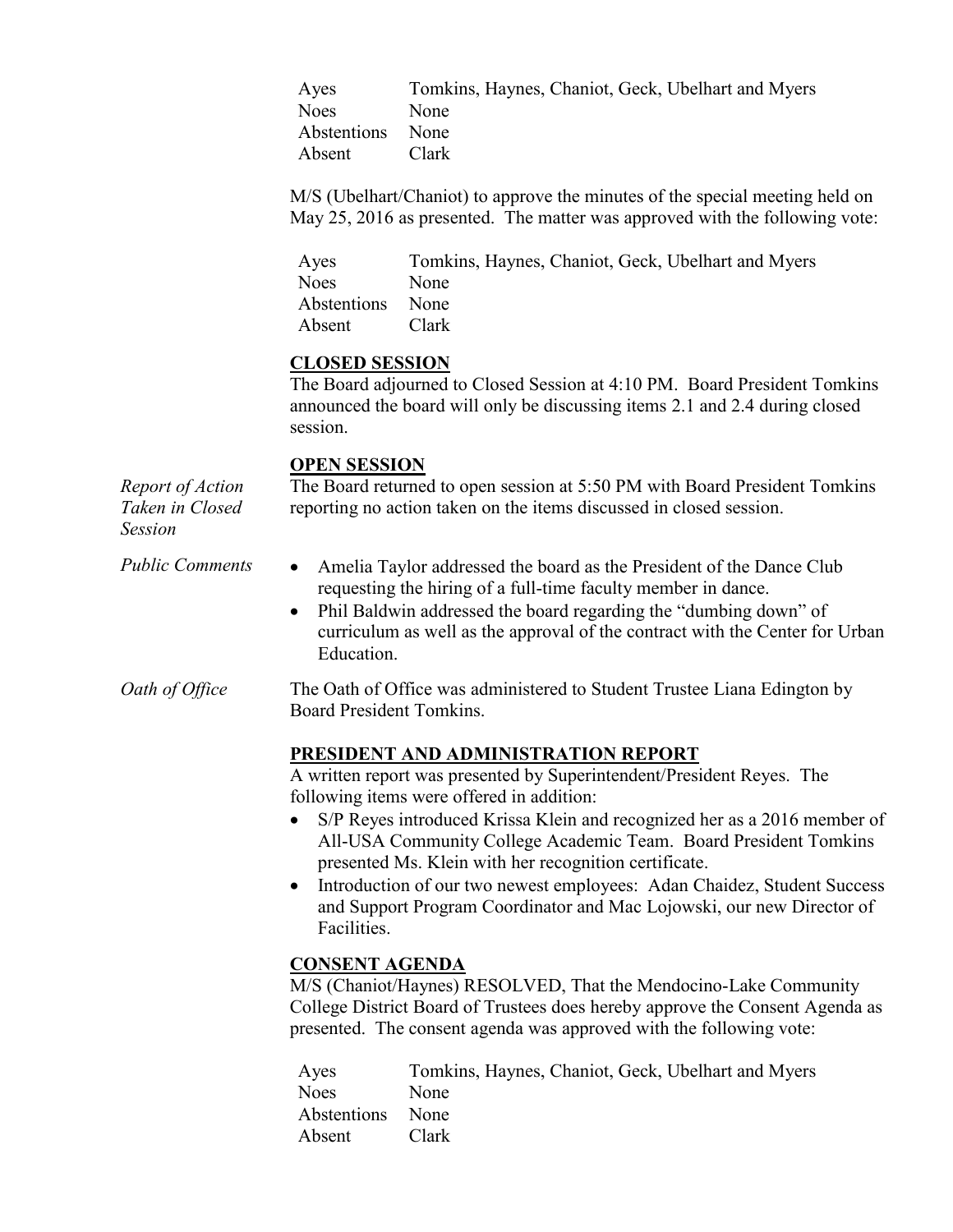Items with an asterisk \* were approved by one motion as the Consent Agenda.

# **Personnel**

| $Employment -$<br>Short-Term<br><b>Employees</b>                                                                                  | *RESOLVED, That the Mendocino-Lake Community College District Board of<br>Trustees does hereby ratify the employment of the short-term employees as<br>submitted and presented at the meeting.                                                                                                                    |
|-----------------------------------------------------------------------------------------------------------------------------------|-------------------------------------------------------------------------------------------------------------------------------------------------------------------------------------------------------------------------------------------------------------------------------------------------------------------|
| $Employment -$<br><b>Part-Time Faculty</b>                                                                                        | *RESOLVED, That the Mendocino-Lake Community College District Board of<br>Trustees does hereby approve the employment of the part-time faculty as<br>submitted and presented at the meeting.                                                                                                                      |
| <b>Volunteers</b>                                                                                                                 | *RESOLVED, That the Mendocino-Lake Community College District Board of<br>Trustees does approve the volunteers as submitted and presented at the meeting.                                                                                                                                                         |
| Administrator<br>Contracts                                                                                                        | *RESOLVED, That the Mendocino-Lake Community College District Board of<br>Trustees does hereby approve the Administrator contracts for Sabrina Meyer,<br>Director of Human Resources, Adan Chaidez, Student Success and Support<br>Program Coordinator, and Amanda Fox-Xu, MESA/STEM Coordinator as<br>presented. |
| SEIU Local 1021<br><b>Classified Staff</b><br><b>Bargaining Unit</b><br>Side Letters<br>regarding<br>Classification 2016-<br>2017 | *RESOLVED, That the Mendocino-Lake Community College District Board of<br>Trustees does hereby ratify the side letter agreements between the Mendocino-<br>Lake Community College District and the SEIU Local 1021 Classified Staff<br>Bargaining Unit as presented.                                              |
| SEIU Local 1021<br>Classified Staff<br><b>Bargaining Unit,</b><br>Tentative<br>Agreement 2016-17                                  | *RESOLVED, That the Mendocino-Lake Community College District Board of<br>Trustees does hereby ratify the 2016-17 Tentative Agreement between the<br>Mendocino-Lake Community College District and the SEIU Local 1021<br>Classified Staff Bargaining Unit as presented.                                          |
| Fiscal Report as of<br>April 30, 2016                                                                                             | <b>Other Items</b><br>*RESOLVED, That the Mendocino-Lake Community College District Board of<br>Trustees does hereby accept the fiscal report as submitted.                                                                                                                                                       |
| District Order of<br>Priorities for Five-<br>Year Capital Outlay<br>Plan, 2017-2021                                               | *RESOLVED, That the Mendocino-Lake Community College District Board of<br>Trustees does hereby approve the District Order of Priorities for the Five-Year<br>Capital Outlay Plan, 2017-2021 as presented.                                                                                                         |
| Donation                                                                                                                          | *RESOLVED, That the Mendocino-Lake Community College District Board of<br>Trustees does hereby accept the donation from Doug Browe as presented.                                                                                                                                                                  |

# **ACTION ITEMS**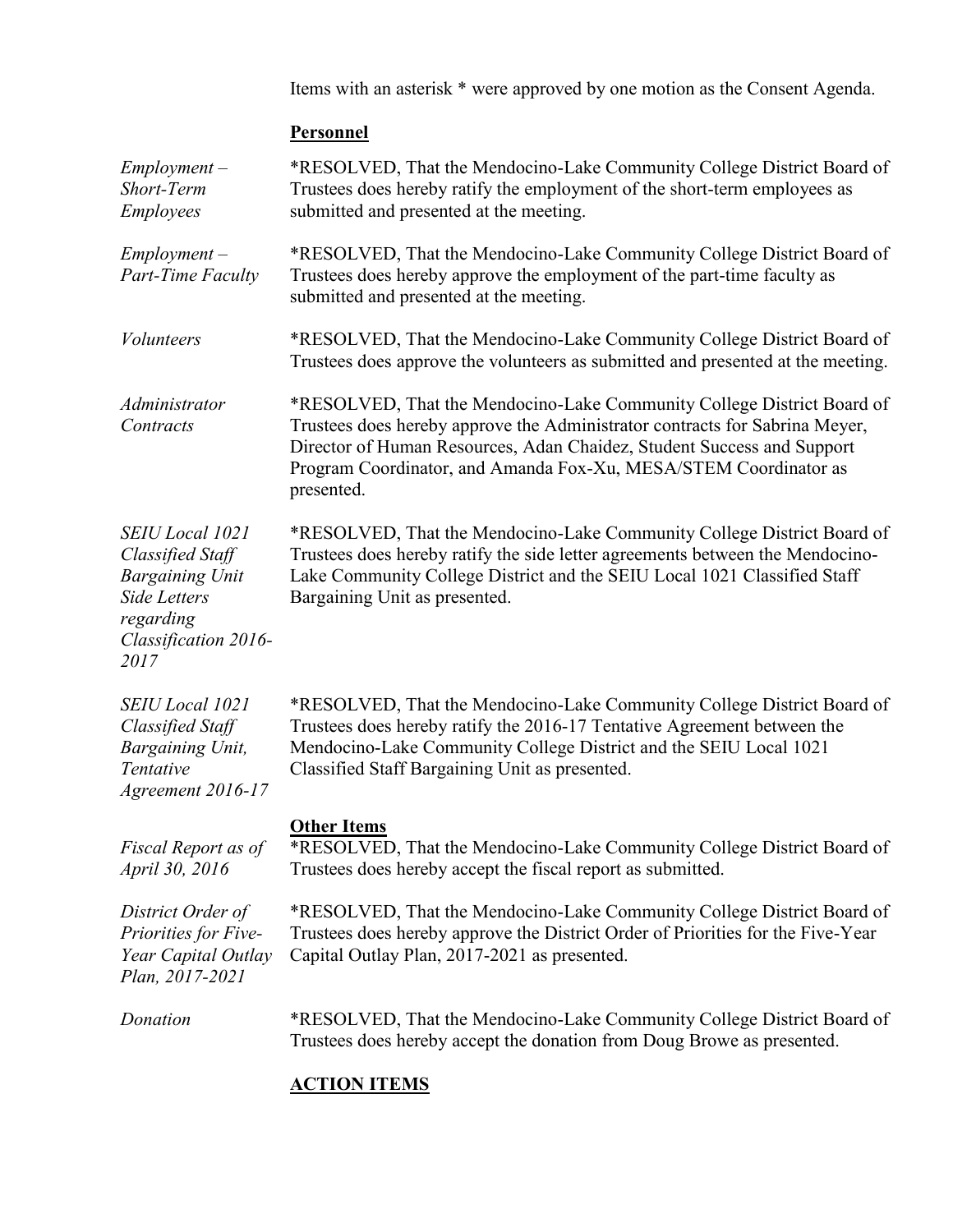| Superintendent-<br>President Salary<br>Adjustment | After reviewing the item presented and based on a positive evaluation, the<br>following action was taken:                                                                                                                                                                                                                                                                                                                   |                                                                                                                                                                                                                                                                                                                                                                                                                                                                                                                                                                                                                                                                                                                                                                                                                                                                                                                                                  |  |
|---------------------------------------------------|-----------------------------------------------------------------------------------------------------------------------------------------------------------------------------------------------------------------------------------------------------------------------------------------------------------------------------------------------------------------------------------------------------------------------------|--------------------------------------------------------------------------------------------------------------------------------------------------------------------------------------------------------------------------------------------------------------------------------------------------------------------------------------------------------------------------------------------------------------------------------------------------------------------------------------------------------------------------------------------------------------------------------------------------------------------------------------------------------------------------------------------------------------------------------------------------------------------------------------------------------------------------------------------------------------------------------------------------------------------------------------------------|--|
|                                                   | M/S (Ubelhart/Myers) to extend Superintendent/President Reyes' contract for<br>another three years through the 2019/2020 year, amend the 2016/2017 contract<br>to the mean single college district level of \$228,000, approve an annual 5%<br>increase per year beginning with the 2017/2018 year and increase his expense<br>allowance an additional \$200 per month.<br>The motion was approved with the following vote: |                                                                                                                                                                                                                                                                                                                                                                                                                                                                                                                                                                                                                                                                                                                                                                                                                                                                                                                                                  |  |
|                                                   |                                                                                                                                                                                                                                                                                                                                                                                                                             |                                                                                                                                                                                                                                                                                                                                                                                                                                                                                                                                                                                                                                                                                                                                                                                                                                                                                                                                                  |  |
|                                                   | Ayes<br><b>Noes</b><br>Abstentions<br>Absent                                                                                                                                                                                                                                                                                                                                                                                | Tomkins, Geck, Ubelhart and Myers<br>Haynes, Chaniot<br>None<br>Clark                                                                                                                                                                                                                                                                                                                                                                                                                                                                                                                                                                                                                                                                                                                                                                                                                                                                            |  |
| 2016-2017<br><b>Tentative Budgets</b>             |                                                                                                                                                                                                                                                                                                                                                                                                                             | After reviewing the information provided, the following action was taken:                                                                                                                                                                                                                                                                                                                                                                                                                                                                                                                                                                                                                                                                                                                                                                                                                                                                        |  |
|                                                   | M/S (Geck/Myers) that the Board of Trustees of the Mendocino-Lake<br>Community College District does hereby adopt the proposed 2016/17 Tentative<br>Budgets as presented and shown on Attachments A through I. The motion was<br>approved with the following vote:                                                                                                                                                          |                                                                                                                                                                                                                                                                                                                                                                                                                                                                                                                                                                                                                                                                                                                                                                                                                                                                                                                                                  |  |
|                                                   | Ayes<br><b>Noes</b><br>Abstentions<br>Absent                                                                                                                                                                                                                                                                                                                                                                                | Tomkins, Haynes, Chaniot, Geck, Ubelhart and Myers<br>None<br>None<br>Clark                                                                                                                                                                                                                                                                                                                                                                                                                                                                                                                                                                                                                                                                                                                                                                                                                                                                      |  |
| 2016-2017 District<br>Priorities                  | action was taken:                                                                                                                                                                                                                                                                                                                                                                                                           | After reviewing and discussing the 2015-16 District Priorities, the following                                                                                                                                                                                                                                                                                                                                                                                                                                                                                                                                                                                                                                                                                                                                                                                                                                                                    |  |
|                                                   | ٠<br>٠<br>٠                                                                                                                                                                                                                                                                                                                                                                                                                 | M/S (Chaniot/Geck) to establish the 2016-17 District Priorities as follows:<br>Supporting equity-minded professional development opportunities,<br>instructional and student service strategies and practices that facilitate<br>student success.<br>Strengthening our inclusive, equitable, ethnically and ideologically<br>diverse college culture to be more welcoming to all students and<br>increase access and completion for all students, including<br>underrepresented students and students of color.<br>Continuing the cycle of assessing student learning and comprehensive<br>planning to sustain our continuous improvement process and improve<br>institutional effectiveness.<br>Expanding educational opportunities to the Mendocino-Lake region<br>through local collaborations with schools, business/industry, civic<br>organizations, government, and community groups while achieving a<br>stronger presence on the coast. |  |

The motion was approved with the following vote: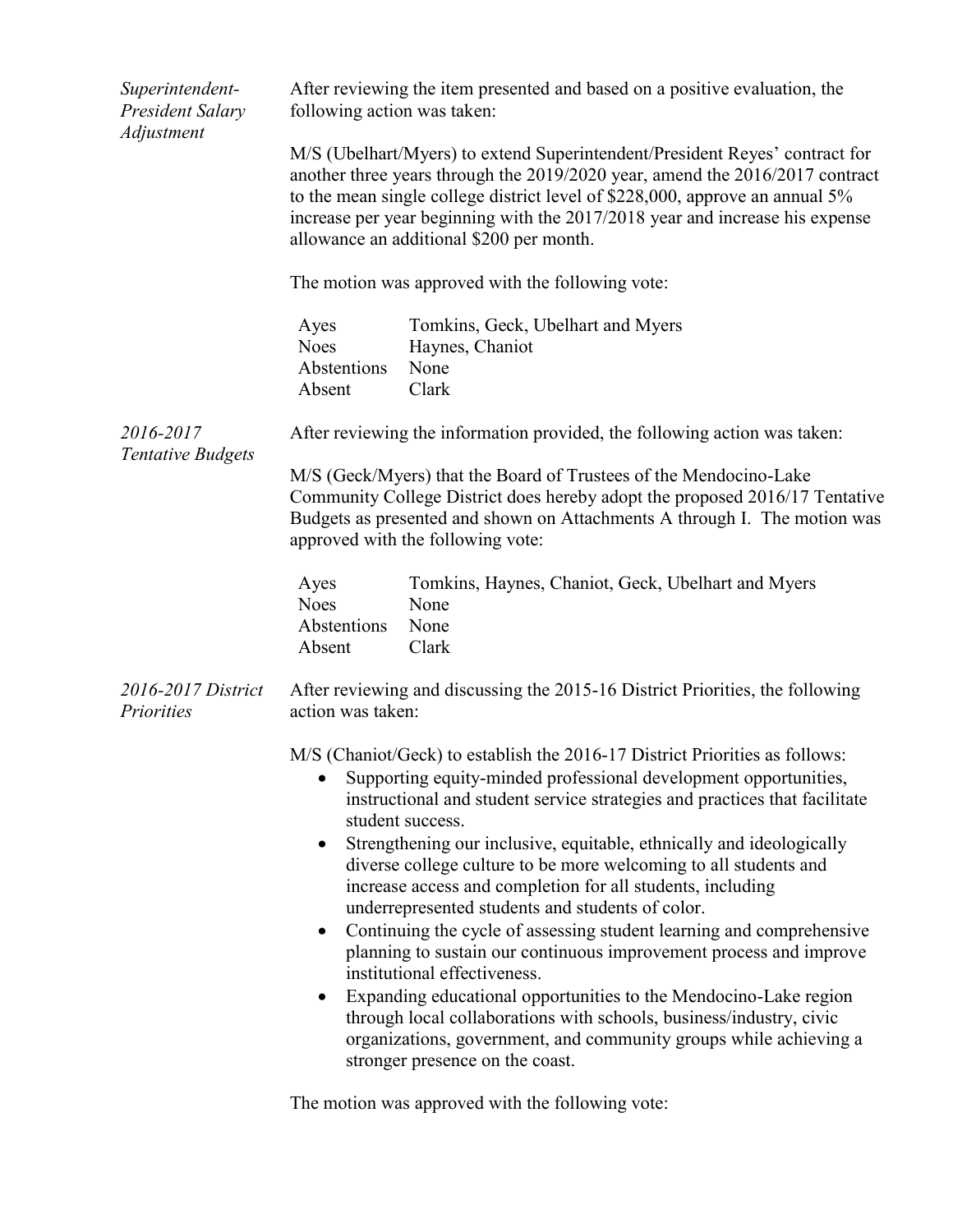|                                                                                                          | Ayes<br><b>Noes</b><br>Abstentions<br>Absent                                                                                                                                                                                                               | Tomkins, Haynes, Chaniot, Geck, Ubelhart and Myers<br>None<br>None<br>Clark                                                            |  |
|----------------------------------------------------------------------------------------------------------|------------------------------------------------------------------------------------------------------------------------------------------------------------------------------------------------------------------------------------------------------------|----------------------------------------------------------------------------------------------------------------------------------------|--|
| <b>Board Policy</b><br>Revisions - Second<br>Reading                                                     | After discussion, the following action was taken:                                                                                                                                                                                                          |                                                                                                                                        |  |
|                                                                                                          | M/S (Haynes/Geck) that the Mendocino-Lake Community College District<br>Board of Trustees does hereby adopt the additions and/or revisions of Board<br>Policy 2435 and Board Policy 5055 as presented. The motion was approved<br>with the following vote: |                                                                                                                                        |  |
|                                                                                                          | Ayes<br><b>Noes</b><br>Abstentions<br>Absent                                                                                                                                                                                                               | Tomkins, Haynes, Chaniot, Geck, Ubelhart and Myers<br>None<br>None<br>Clark                                                            |  |
| Equal Employment<br><b>Opportunity Plan</b><br>2016-2019                                                 | After review and discussion of the Equal Employment Opportunity Plan, the<br>following action was taken:                                                                                                                                                   |                                                                                                                                        |  |
|                                                                                                          | M/S (Chaniot/Ubelhart) that the Mendocino-Lake Community College District<br>Board of Trustees does hereby adopt the 2016-2019 Equal Employment<br>Opportunity Plan for the Mendocino-Lake Community College District as<br>presented.                     |                                                                                                                                        |  |
|                                                                                                          | Ayes<br><b>Noes</b><br>Abstentions<br>Absent                                                                                                                                                                                                               | Tomkins, Haynes, Chaniot, Geck, Ubelhart and Myers<br>None<br>None<br>Clark                                                            |  |
| <b>Big Picture</b>                                                                                       |                                                                                                                                                                                                                                                            | A presentation on the Mendocino College hiring practices and processes was<br>presented by Sabrina Meyer, Director of Human Resources. |  |
|                                                                                                          |                                                                                                                                                                                                                                                            | <b>INFORMATIONAL ITEMS AND REPORTS</b>                                                                                                 |  |
| Mendocino College<br>Foundation, Inc.                                                                    | A written report was submitted by Katie Fairbairn, Executive Director of the<br>Mendocino College Foundation, Inc. as information.                                                                                                                         |                                                                                                                                        |  |
| Friends of the<br>Mendocino College<br>Coastal Field<br><b>Station and Natural</b><br>Sciences affiliate | A written report was submitted by Steve Cardimona on behalf of the affiliate<br>organization as information.                                                                                                                                               |                                                                                                                                        |  |
|                                                                                                          | There was a request for Board members be included on the newsletter list.                                                                                                                                                                                  |                                                                                                                                        |  |
| Constituents Group<br>Reports                                                                            | <b>Academic Senate:</b>                                                                                                                                                                                                                                    | A written report was submitted by Jason Edington, Academic Senate President.                                                           |  |
|                                                                                                          | <b>Classified</b>                                                                                                                                                                                                                                          | An oral report was given by Classified Senate President Bushway.                                                                       |  |